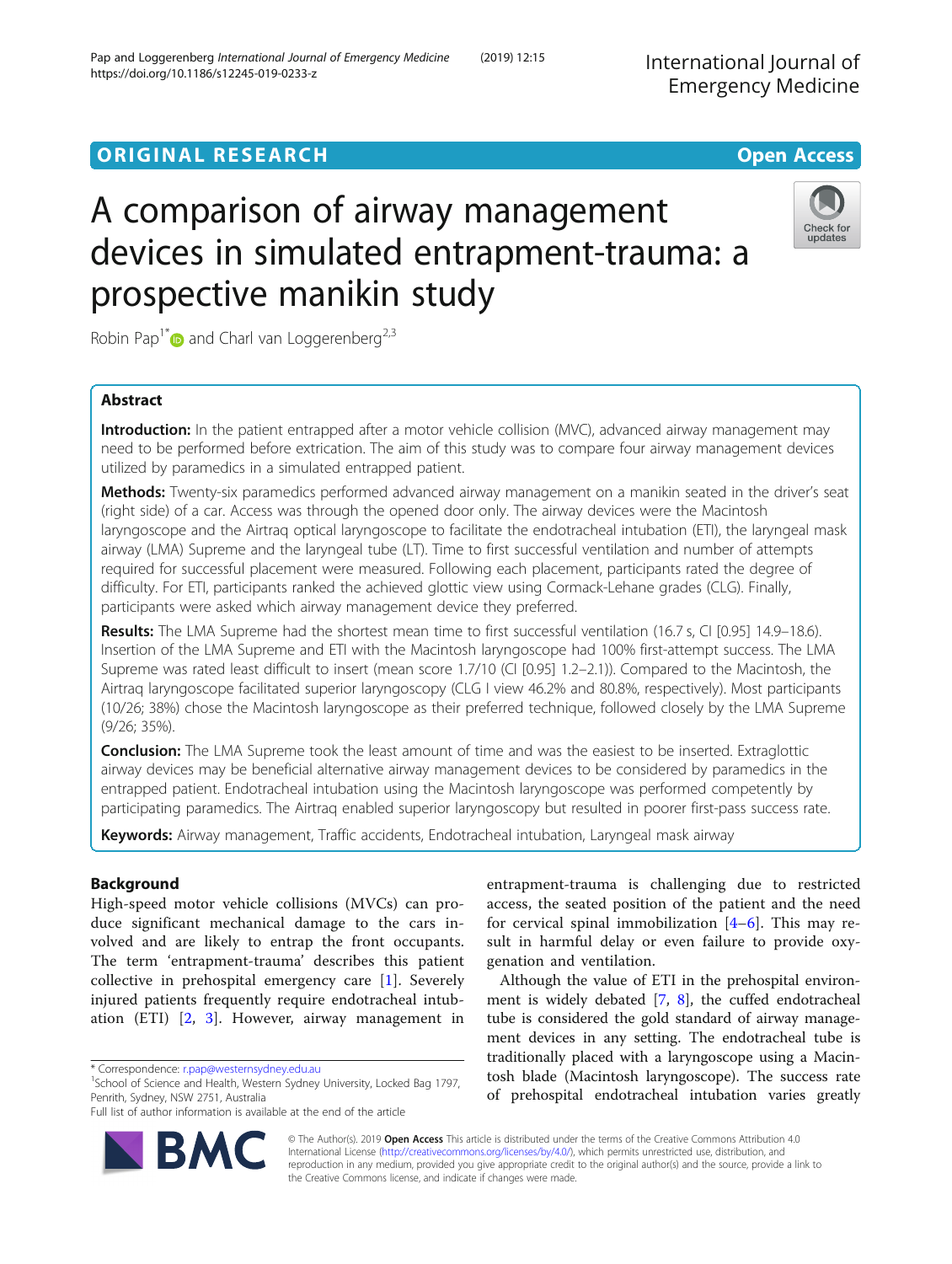depending on several factors including patient characteristics, procedural method (rapid sequence intubation versus non-drug-facilitated intubation) and clinician background and experience [[6\]](#page-6-0). The incidence of failed intubation may be especially high in entrapment-trauma [[5](#page-6-0)]. Video or optical laryngoscopy provides an alternative after a failed direct laryngoscopy attempt, but also a method for best first attempt in the anticipated difficult airway. Indirect laryngoscopy devices have been investigated extensively in situations with full access [\[9](#page-6-0)–[13](#page-6-0)] as well as restricted access [[14](#page-6-0)–[20](#page-6-0)]. The Airtraq optical laryngoscope (Prodol Meditec, Vizcaya, Spain) may be a cost-effective, single-use device for prehospital ETI of the anticipated difficult airway in the entrapped patient [[18](#page-6-0), [21](#page-6-0)].

Extraglottic airway devices are routinely used as rescue devices when endotracheal intubation has failed; however, their utilization as a primary alternative advanced airway management device has been suggested [[22](#page-6-0), [23](#page-6-0)]. This may be especially advocated when basic airway techniques fail or when access to the patient inhibits intubation attempts. Facemask ventilation is a basic yet challenging skill especially in the patient with restricted access. A high potential of achieving only inadequate facemask seal and associated leak causing insufficient lung ventilation exists [[24\]](#page-6-0). Additionally, the risk of gastric insufflation is high [[25\]](#page-6-0). The specific choice of alternative airway management device will depend on availability and clinician skill, experience and preference [[26\]](#page-6-0). The laryngeal mask airway (LMA) Supreme (Teleflex, Athlone Co. Westmeath, Ireland) and the laryngeal tube (LT) (VBM Medizintechnik, Sulz, Germany) in entrapment-trauma have been studied [[14](#page-6-0), [18,](#page-6-0) [27](#page-6-0)]; however, clinician preference was not considered.

In this study, time to first successful ventilation, number of attempts required for success insertion, perceived insertion difficulty, Cormack-Lehane grades (CLG) achieved with the laryngoscopes and clinician preference were measured to compare the Macintosh laryngoscope, the Airtraq optical laryngoscope, the LMA Supreme and the LT used by paramedics in the simulated entrapped patient.

#### Methods

This was a prospective manikin study. The study was conducted at the Department of Emergency Medical Sciences of the Cape Peninsula University of Technology, Cape Town, South Africa. A convenience sample of 26 advanced life support (ALS) paramedics from the Western Cape Government METRO Emergency Medical Services and private ambulance service organizations in the Western Cape region, South Africa, volunteered to participate in this study. Participants were asked to complete a short questionnaire at the start of four separate data collection days. The questionnaire asked about their paramedic qualifications, whether they had previously practiced with the Laerdal ALS Simulator manikin, length of experience at ALS paramedic level, self-estimated number of situations in which they needed to provide advanced airway management in an entrapped patient per year, and what airway management devices they carried and could use in their clinical practice. On each data collection day, an extensive training workshop was conducted prior to data collection which included theoretical and practical training on the airway management devices and their use including the specific scenario under investigation. The workshops aimed at making participating paramedics competent in using all devices included in the study.

The entrapped patient was simulated by positioning a manikin (Laerdal ALS Simulator, Laerdal Medical, Stanvenger, Norway) as the entrapped driver in a light motor vehicle (Hyundai Getz, 2008) parked outdoors during daytime (Fig. 1).

The vehicle was positioned under a gazebo to eliminate weather variables. Normal amounts of airway secretions were simulated with Laerdal airway manikin lubricant and kept constant throughout data collection. All airway devices were lubricated before insertion procedures. An assistant maintained consistent cervical spine immobilization from the back seat behind the patient, and the cervical collar was undone to facilitate mouth opening as a standardized practice during the airway interventions. The assistant was not



Fig. 1 Photograph of the simulated entrapped patient in the driver's seat of the car with opened door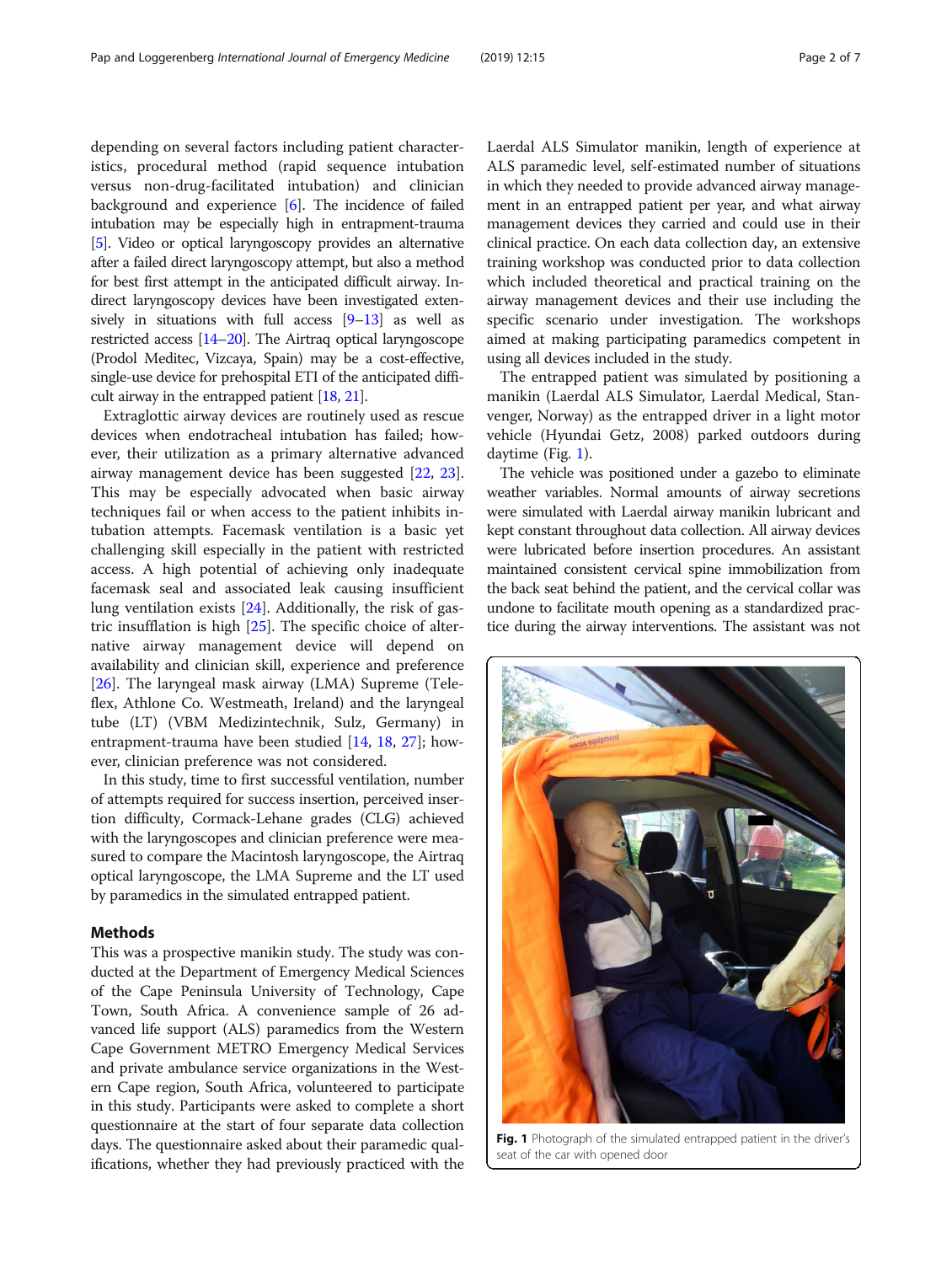permitted to apply any laryngeal manipulation to potentially improve laryngoscopy or placement. Access was limited to that from the opened driver's door (right), i.e. faceto-face position. On each of the data collection days, attending paramedics inserted all of the following advanced airway devices in randomized sequence:

- ETI with a Macintosh laryngoscope (KaWe, Asperg, Germany), blade size 3 and endotracheal tube ID 7.5 mm with stylet
- ETI with the Airtraq optical laryngoscope (direct view without additional equipment) (Prodol Meditec, Vizcaya, Spain), size 3 and endotracheal tube ID 7.5 mm
- Laryngeal mask airway Supreme (Teleflex, Athlone Co. Westmeath, Ireland), size 4
- Laryngeal tube suction disposable (VBM Medizintechnik, Sulz, Germany), size 4

Time was measured with a stop watch, from when simulated facemask ventilation was stopped to first ventilation through the endotracheal tube or extraglottic device. An in situ oropharyngeal airway needed to be removed prior to advanced airway management. All participants were also video recorded by a camera mounted inside the vehicle on the rear-view mirror. Successful placement was defined as the airway device in the correct position with cuff/mask inflated. This was assessed by visual inspection of the device inside the manikin's airway after the timed scenario and recorded as the number of attempts required for successful placement for each device. A maximum of three attempts were allowed per device. Participants did not receive any feedback between attempts. Each attempt was allowed to continue for a maximum of 120 s after which the participant was stopped and the attempt was recorded as unsuccessful. In a second questionnaire, participants were asked to record the CLG [[28\]](#page-6-0) they achieved during their endotracheal intubations. Degree of difficulty was measured using a 1 to 10 rating scale for all airway management devices (1 being least difficult and 10 being most difficult). Participants completed the questionnaire immediately after using each device. After having used all devices, the questionnaire also inquired about personal preference.

The primary outcomes were time to first successful ventilation, number of attempts required for success placement and degree of difficulty. Secondary outcomes were CLG achieved with the laryngoscopes and clinician preference.

Quantitative data were analysed using Stata 10.0 statistics/analysis software by StataCorp (Texas, USA). The data analyses for this study were performed in three phases. Firstly, descriptive statistics were computed for all variables of interest. Secondly, Shapiro-Wilk tests were conducted for normality on all relevant variables. This

informed statistical test choice for both the univariate and multivariate analysis. Due to the distribution characteristics of the data, non-parametric statistics were used, namely Kruskal-Wallis for the analysis of variance and Wilcoxon's rank sum (Mann-Whitney  $U$ ) and chi-square tests (nominal variables) to conclude testing for statistical significance between individual variables and pooled data. The level of statistical significance (alpha) used was .05. Thirdly, relationships between variables were tested using Spearman's rho and multiple regression analysis. Multiple regression was performed using automatic forward stepwise models to examine relationships between three or more variables while Spearman's rho was used when testing relationships between only two variables.

The Human Research Ethics Committee of the University of the Witwatersrand, Johannesburg, South Africa, granted approval for this research. All participants were informed in writing and verbally about details of the workshop, data collection and the study overall. Participation was voluntary and allowed to be discontinued at any time. All participants signed an informed consent form.

#### Results

All 26 participating paramedics had completed a university qualification in paramedicine with a minimum fulltime duration of 3 years. All participants had previously practiced with the Laerdal ALS Simulator manikin during their paramedic training or thereafter. The mean operational paramedic experience of the participants at the time of data collection was 38.8 months (CI [0.95] 22.1– 55.5). The mean number of times participants estimated they apply airway management in entrapment-trauma per year was 4.3 (CI [0.95] 2.8–5.8). All participants indicated that they were equipped with a Macintosh laryngoscope when performing their clinical duties. One participant (3.8%) had the LT, and 22 (84.6%) carried other extraglottic airway devices in their kits, namely standard LMAs ( $n = 18$ ; 69.2%) or the iGel (Intersurgical, Berkshire, UK) ( $n = 4$ ; 15.4%). Three participants (11.5%) carried no extraglottic airway devices, and no one participating in the study had access to video or optical laryngoscopy equipment in their clinical practice.

#### Time to first successful ventilation

The mean time to first successful ventilation was shorter with the LMA Supreme (16.7 s, CI [0.95] 14.9–18.6) and the LT (19.4 s, CI [0.95] 18.0–20.8) compared to endotracheal intubation using the Macintosh laryngoscope (37.7 s, CI [0.95] 31.8–43.5) and the Airtraq (41.2 s, CI [0.95] 36.7-45.6)  $(p < 0.001$ ; Table [1\)](#page-3-0).

Extraglottic airway devices had a significantly shorter time to first successful ventilation compared to the laryngoscopes ( $p < 0.001$ ). The Macintosh and Airtraq laryngoscopes were not significantly different in terms of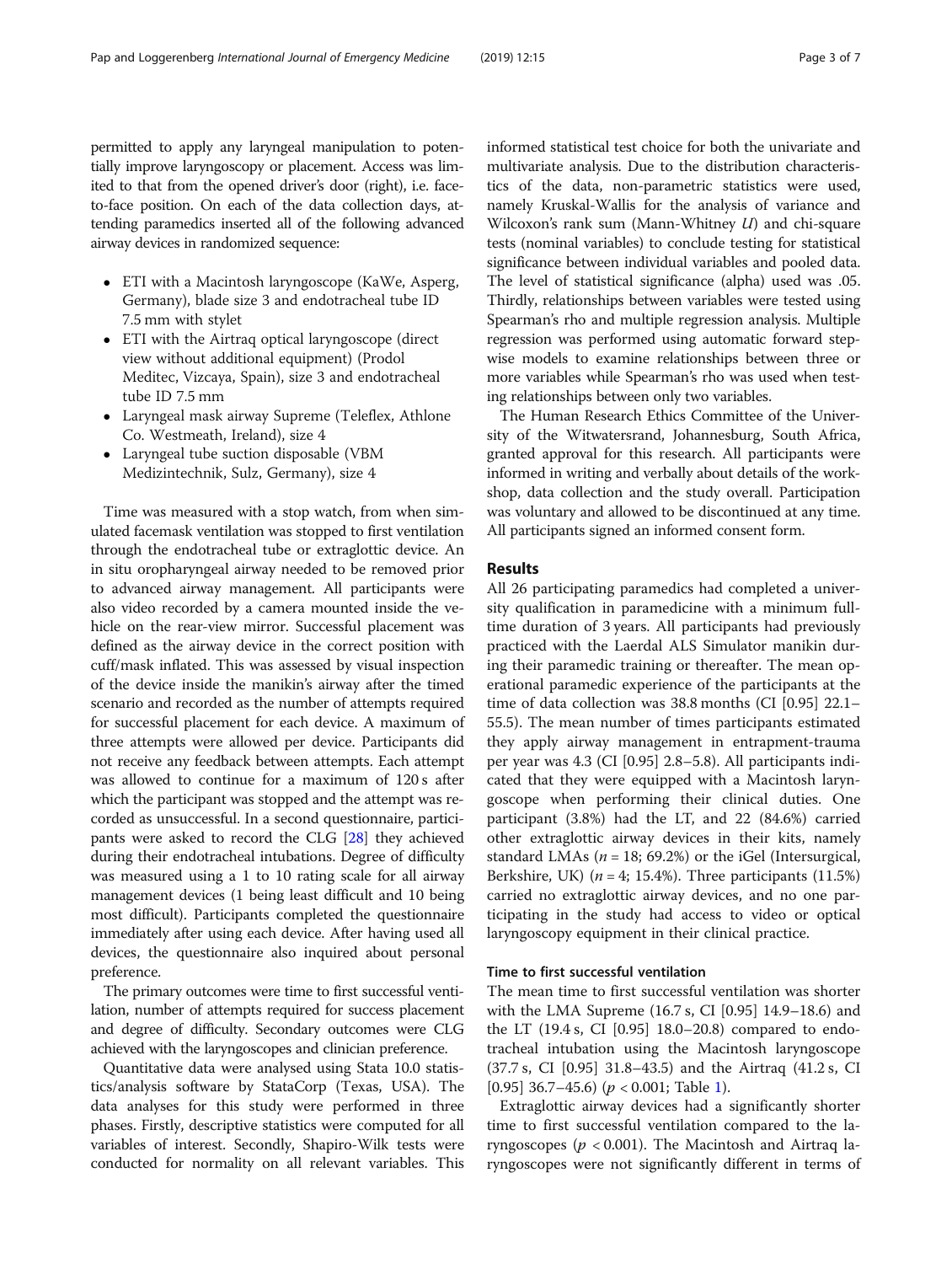<span id="page-3-0"></span>time to first successful ventilation ( $p = 0.17$ ); however, the observed difference between the two extraglottic airway devices was statistically significant ( $p = 0.003$ ) in favour of the LMA Supreme.

#### Number of attempts required for successful placement

The insertion of the LMA Supreme and endotracheal intubation with the Macintosh laryngoscope had 100% firstattempt success, but successful intubation with the Airtraq required a second attempt in five participants and one participant had to re-insert the LT because the first insertion resulted in tracheal intubation ( $p = 0.007$ ; Table 2)

#### Degree of difficulty

.

The LMA Supreme was rated least difficult to insert with a mean score of 1.7/10 (CI [0.95] 1.2–2.1) followed by the LT with a mean score of 2.5/10 (CI [0.95] 1.8–3.2), endotracheal intubation using the Macintosh laryngoscope with a mean score of 3.7/10 (CI [0.95] 2.9–4.5) and the Airtraq with a mean score of 4.5/10 (CI [0.95] 3.7–5.3)  $(p < 0.001$ ; Table 3). Data were pooled into extraglottic airway device and ETI groups, analysis of which showed a statistically significant difference between the two groups in terms of degree of difficulty ( $p < 0.001$ ).

#### Cormack-Lehane grades

For laryngoscopy with the Macintosh and Airtraq laryngoscopes, CLG I was recorded 12 and 21 times (46.2% vs. 80.8%), respectively; CLG II 13 and 5 times (50.0% vs. 19.2%), respectively; and CLG III 1 and 0 times (3.8% vs. 0.0%), respectively (Fig. [2](#page-4-0)). CLG IV view was not recorded for any of the two devices.

#### Multiple regression analysis

Multiple regression analysis was performed using an automatic forward stepwise model to determine if rated degree of difficulty was associated to the time to first ventilation variable as well as the number of attempts required for successful placement variable (Table [4\)](#page-4-0). The results of the test indicated that there is a statistically significant association (adjusted  $R^2$  = 0.4311,  $p < 0.001$ ) between rated degree of difficulty and time to first successful ventilation ( $p < 0.001$ ; CI [0.95] 0.06 to 0.10) as well as between rated degree of difficulty and number of

**Table 1** Time to first successful ventilation (sec)

|                | Mean | Median | SD   | 95% CI        |
|----------------|------|--------|------|---------------|
| LMA Supreme    | 16.7 | 16.0   | 4.5  | 14.9-18.6     |
| Laryngeal tube | 19.4 | 19.0   | 3.4  | $18.0 - 20.8$ |
| Macintosh      | 37.7 | 33.5   | 14.4 | 31.8-43.5     |
| Airtrag        | 41.2 | 39.5   | 11.0 | $36.7 - 45.6$ |

SD standard deviation, CI confidence interval, LMA laryngeal mask airway

Table 2 Number of attempts required for successful placement  $(n (%))$ 

| 2nd attempt<br>1st attempt<br>26 (100)<br>LMA Supreme<br>25 (96)<br>Laryngeal tube<br>1(4)<br>Macintosh<br>26 (100)<br>$\left( \right)$ |         |        |       |             |
|-----------------------------------------------------------------------------------------------------------------------------------------|---------|--------|-------|-------------|
|                                                                                                                                         |         |        |       | 3rd attempt |
|                                                                                                                                         |         |        |       |             |
|                                                                                                                                         |         |        |       |             |
|                                                                                                                                         |         |        |       |             |
|                                                                                                                                         | Airtrag | 21(81) | 5(19) |             |

SD standard deviation, CI confidence interval, LMA laryngeal mask airway

attempts required for successful placement ( $p < 0.001$ ; CI [0.95] 1.32 to 3.90).

As part of the analysis, it was also investigated whether paramedic experience or the estimated number of entrapment-trauma airway management had any association with time to first ventilation, number of attempts required for successful placement, or rated degree of insertion difficulty. This was performed to identify whether either of these two attribute variables could possibly be confounders.

Using a multiple regression analysis, the association between paramedic experience in months and the abovementioned variables was performed. The results indicated that there was no significant association (adjusted  $R^2$  = 0.0119,  $p = 0.24$ ) overall or between any of the dependent variables with regard to paramedic experience. The same model was then repeated for estimated number of entrapment-trauma airway management. Similarly, no significant association was found (adjusted  $R^2 = -0.0132$ ;  $p = 0.65$ ) overall or between the individual variables. When this was repeated by device, for all devices in both models, no association was found.

#### Clinician preference

Most paramedics chose the Macintosh laryngoscope as their preferred airway management device (10/26; 38%). This was followed very closely by the LMA Supreme (9/ 26; 35%). The Airtraq and LT were less preferred (5/26 (19%) and 2/26 (8%), respectively).

#### **Discussion**

This study suggests that the LMA Supreme and the LT may be feasible alternatives to ETI in the entrapped patient after an MVC as evidenced by the advantages in time

| Table 3 Degree of difficulty |
|------------------------------|
|------------------------------|

|                | Mean | Median | <b>SD</b> | 95% CI      |
|----------------|------|--------|-----------|-------------|
| LMA Supreme    | 1.7  | 1.0    | 1.0       | $1.2 - 2.1$ |
| Laryngeal tube | 2.5  | 2.0    | 17        | $1.8 - 3.2$ |
| Macintosh      | 3.7  | 3.5    | 2.0       | $2.9 - 4.5$ |
| Airtrag        | 4.5  | 4.0    | 2.0       | $3.7 - 5.3$ |

SD standard deviation, CI confidence interval, LMA laryngeal mask airway Scale  $1-10$ :  $1 =$  least difficult and  $10 =$  most difficult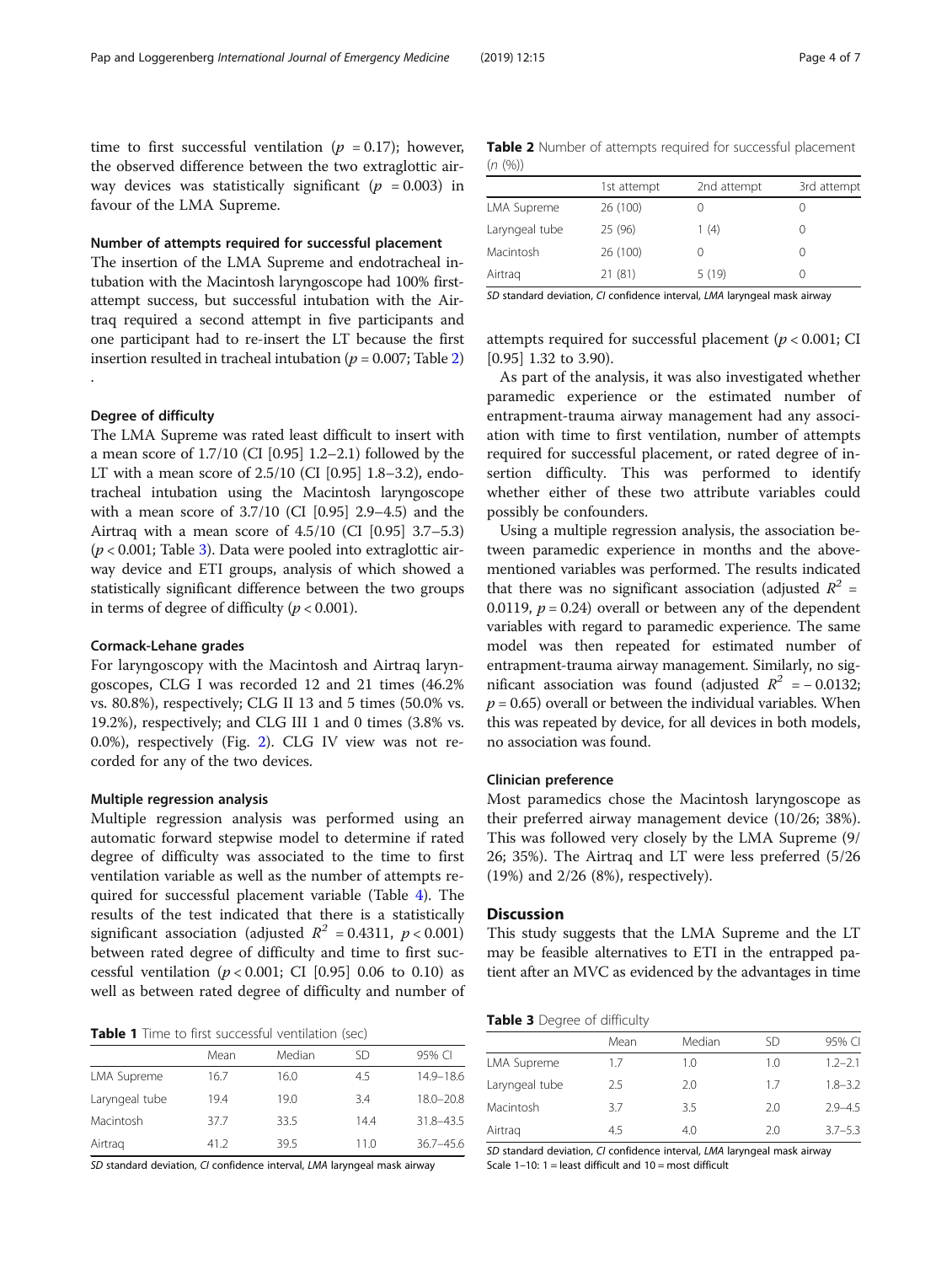and ease of insertion. Many of the participating paramedics indicated the LMA Supreme as their preferred device for the entrapped patient requiring advanced airway interventions. When compared to the Airtraq, the extraglottic airway devices also produced superior first-attempt success rate. Our findings echo results of comparable manikin studies by Martin et al. [[14](#page-6-0)], Steinmann et al. [[18](#page-6-0)] and Wetsch et al. [[29](#page-6-0)], who also report advantages of extraglottic airway devices over ETI in similar, simulated entrapment-trauma scenarios. Prehospital intubation can be, and very often is, significantly different to intubation performed in the controlled, in-hospital setting. This is especially true in cases where access to the patient is restricted, which may lead to increased incidence of failed intubation attempts [[5\]](#page-6-0). Our study indicates that in the entrapped patient, ETI using the Macintosh or Airtraq laryngoscope takes significantly more time and is significantly more difficult compared to insertions of the extraglottic airway devices. It follows that the use of an extraglottic airway device as the primary advanced airway in entrapment-trauma should be considered. The concept of rapid sequence airway (RSA), an airway management technique in which the preparation and pharmacology of rapid sequence intubation (RSI) is paired with intentional placement of an extraglottic airway device without prior attempt at endotracheal intubation, was previously explored by Southard, Braude and colleagues [\[22](#page-6-0), [30](#page-6-0)]. Endotracheal intubation is the gold standard for securing the airway with unmatched features. Not only does the endotracheal tube provide unsurpassed airway protection from aspiration, but also allows for ventilation at high airway pressures, offers a means to perform tracheal suctioning and potentially a route for

drug administration. Extraglottic airway devices offer inferior airway protection and ventilation pressure capacity compared to the endotracheal tube. However, newer extraglottic airway devices, such as the ones examined in this study, form an improved oesophageal seal compared to the classic LMA without gastric drainage [\[31\]](#page-6-0). Extraglottic airway devices should not lead to the avoidance of endotracheal intubation or de-emphasize the importance of appropriately trained prehospital clinicians having and maintaining the competence to insert an endotracheal tube should the patient's needs demand this [[32](#page-6-0)]. Nevertheless, extraglottic devices may offer an expedient alternative when endotracheal intubation is anticipated to be difficult. Conversion to a definitive airway such as an ETT could be performed after extrication in the prehospital or hospital setting for such patients.

The incidence of unsatisfactory view of the larynx during prehospital laryngoscopy is high when compared with intubations performed in the operating theatre. Difficult laryngoscopy and position of the patient have previously been reported to be the leading cause of difficult airway management in the prehospital setting [\[33](#page-6-0)]. The response to an anticipated difficult intubation situation requires forethought and planning [\[26](#page-6-0)]. The utilization of indirect laryngoscopy as a best first-attempt method has been studies extensively [\[9](#page-6-0), [10\]](#page-6-0). Without the need for axes alignment, indirect laryngoscopy can provide a high-grade view of the glottic opening and do so with significantly less cervical spine movement [\[34\]](#page-6-0). In our study, the Airtraq laryngoscope enabled the CLG I view significantly more often compared to the Macintosh laryngoscope. CLG II and III views were experienced less frequently with the Airtraq laryngoscope. However, the



| Predictor variable                         |         |      |        | 95% CI             | <i>p</i> value |
|--------------------------------------------|---------|------|--------|--------------------|----------------|
| Time to first successful ventilation       | 0.08    | 0.01 | 7.38   | $0.06 - 0.10$      | < 0.001        |
| Attempts required for successful placement | 2.61    | 0.65 | 4.02   | $1.32 - 3.90$      | < 0.001        |
| Constant                                   | $-1.92$ | J 73 | $-264$ | $-3.37$ to $-0.48$ | 0.01           |

N of obs. = 104 airway placements.  $F = 40.03$ .  $R^2 = 0.44$ . Adjusted  $R^2 = 0.43$ 

<span id="page-4-0"></span>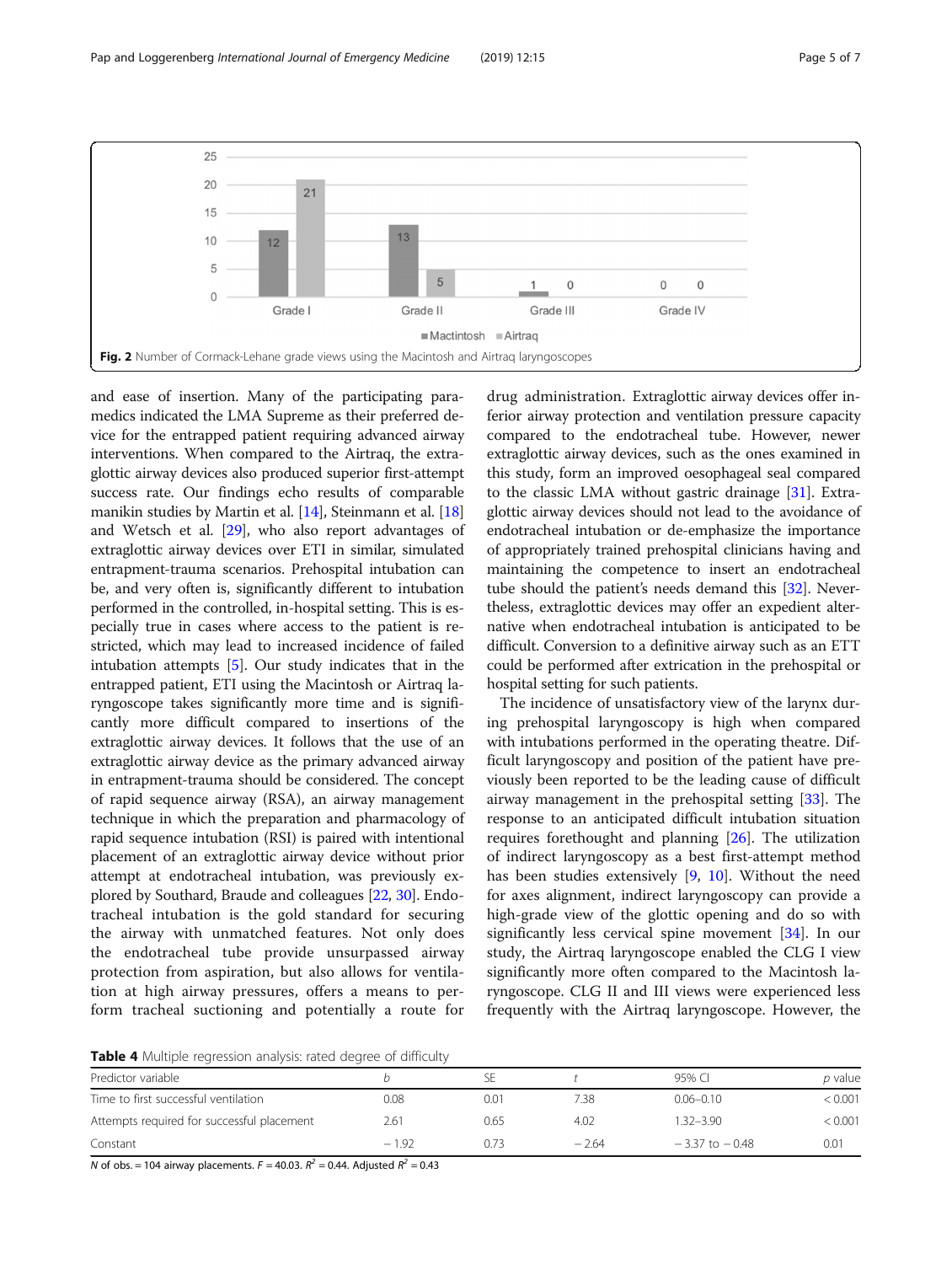Airtraq had a significantly lower first-attempt success rate when compared to the Macintosh laryngoscope. Our findings that the Airtraq laryngoscope used by paramedics in the simulated entrapped patient provides superior laryngoscopy but inferior first-attempt intubation success in comparison to the Macintosh laryngoscope are in line with findings from Steinmann et al. [[18](#page-6-0)]. Although the use of the Airtraq resulted in the lowest first-attempt success rate, the 100% success rate with no more than two attempts suggests a steep learning curve.

Despite the advantages of the extraglottic airway devices in the simulated scenario, most participating paramedics preferred endotracheal intubation using the Macintosh laryngoscope. Based on information gathered from the participating paramedics about what airway devices they use in their clinical practice, it may be reasonable to suspect that their preference is due to being more familiar with endotracheal intubation using the Macintosh laryngoscope or due to concerns about airway protection and ventilation limitations with extraglottic airway devices. Similarly, the preference of the LMA Supreme over the LT is likely to be due to familiarity with supraglottic laryngeal masks rather than retroglottic devices.

There are several limitations that must be taken into account when considering the findings of this research. The procedures were performed on a manikin in a simulated entrapment scenario in daylight. The awareness of participants being observed inherently introduced potential of the Hawthorne effect. Furthermore, simulation cannot duplicate a real incident exactly. The mock patient had no airway reflexes or movement and was apnoeic. No vomiting, oropharyngeal haemorrhage or airway distortion was present. The car was not damaged or deformed and was positioned on its wheels. The environment around the vehicle was not austere. Nevertheless, use of the manikin, vehicle and setting allowed standardization of the patient and airway characteristics, as well as the surrounding across all participants, and thus acted as constants rather than variables.

A convenient/volunteer sampling strategy was used. The participants volunteering to take part in this study may intrinsically have different characteristics from the general paramedic population. Thus, the non-probability sampling that was used in this study leads to limitations in generalizing the research findings and introduced the potential for volunteer bias. In particular, it needs to be highlighted that this limitation inhibits the generalization of the finding that neither the months of operational experience nor the estimated level of exposure to airway management in entrapped patients had a significant association with performance in terms of success rates, time to first ventilation or rated degree of difficulty. A formal sample size was not calculated. Therefore, the study remains in all likelihood substantially underpowered and subject to type 2 error. However, the results are hypothesisgenerating and could be used to inform future, appropriately powered studies.

#### Conclusion

The investigated extraglottic airway devices can be considered as beneficial primary advanced airway devices to be used by paramedics in the entrapped patient after a motor vehicle collision. Both, the LMA Supreme and the LT could be placed swiftly, easily and with high success. Face-to-face endotracheal intubation with the Macintosh laryngoscope remains an important definitive airway that was shown to be performed competently by participating paramedics. The Airtraq can be used for face-to-face ETI and enables improved laryngoscopy.

The results of this manikin study call for further evaluation of the LMA Supreme, the LT or other modern extraglottic airway devices in prehospital trauma care. Primarily, this entails the assessment of the risk of aspiration and the ability to facilitate ventilation at increased airway pressures. Further investigation into the use of the Airtraq is also warranted, especially as an alternative intubation device in the patients with anticipated difficult direct laryngoscopy.

#### Abbreviations

ALS: Advanced life support; CLG: Cormack-Lehane grade; ETI: Endotracheal intubation; LMA: Laryngeal mask airway; LT: Laryngeal tube; MVC: Motor vehicle collision

#### Acknowledgements

In no particular order, the authors would like to thank the following Universities and individuals for their kind assistance and support in completing this study:

- University of the Witwatersrand, School of Clinical Medicine, Johannesburg, South Africa
- Cape Peninsula University of Technology, Department of Emergency Medical Sciences, Cape Town, South Africa
- Prof L. Wallis (Head of Emergency Medicine, Western Cape Government, South Africa)
- Mr. B. De Waal (Lecturer, Department of Emergency Medical Sciences,
- Cape Peninsula University of Technology, Cape Town, South Africa)
- Mr. J.S. Bosman (Lecturer, Department of Emergency Medical Sciences,
- Cape Peninsula University of Technology, Cape Town, South Africa)
- The participants

#### Authors' contributions

RP is the guarantor. RP prepared the manuscript with intellectual input from CvL. Both authors read and approved the final manuscript.

#### Funding

Not applicable.

#### Availability of data and materials

All data generated or analysed during this study are included in this published article.

#### Ethics approval and consent to participate

The Human Research Ethics Committee of the University of the Witwatersrand, Johannesburg, South Africa, granted approval for this research. All participants signed an informed consent form.